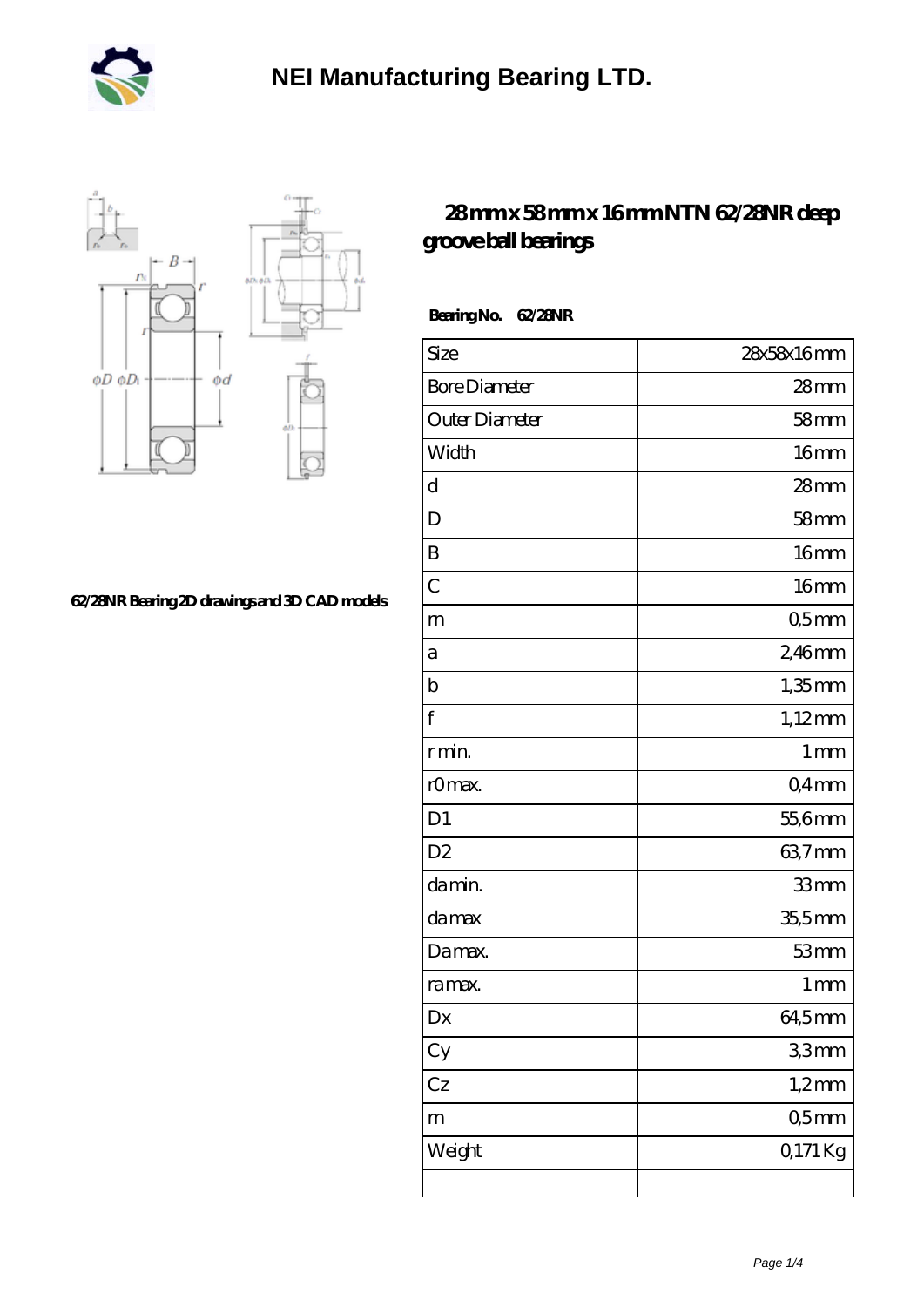

## **[NEI Manufacturing Bearing LTD.](https://mtogr.com)**

| Basic dynamic load rating<br>(C)                 | 17,9kN                       |
|--------------------------------------------------|------------------------------|
| Basic static load rating (CO)                    | 9,75kN                       |
| (Grease) Lubrication Speed                       | 12000r/min                   |
| (Oil) Lubrication Speed                          | 14000r/min                   |
| amin                                             | 231 mm                       |
| amax                                             | 246mm                        |
| Camin                                            | 343mm                        |
| Camax                                            | 358mm                        |
| rsmin                                            | $1 \,\mathrm{mm}$            |
| rNsmin                                           | 05 <sub>mm</sub>             |
| D3max                                            | 55.6mm                       |
| bmin                                             | $1.35$ mm                    |
| bmax                                             | $1.65$ mm                    |
| rOmax                                            | 04 <sub>mm</sub>             |
| D4max                                            | 637mm                        |
| Snap ring reference                              | <b>R58</b>                   |
| Radial clearance class                           | <b>CN</b>                    |
| Mass                                             | 017kg                        |
| Dynamic load, C                                  | 17.9kN                       |
| Static load, CO                                  | 9.75kN                       |
| Fatigue limit load, Cu                           | 044kN                        |
| fO                                               | 134                          |
| $Nlim$ (oil)                                     | $14,000$ rpm                 |
| Nlim (grease)                                    | $12,000$ rpm                 |
| Min operating temperature,<br>Tmin               | $-20^\circ$ C                |
| Max operating temperature,<br>Tmax               | $120^\circ$<br>$\mathcal{C}$ |
| Characteristic cage<br>frequency, FTF            | $039$ Hz                     |
| Characteristic rolling<br>element frequency, BSF | 429Hz                        |
| Characteristic outer ring                        | 311Hz                        |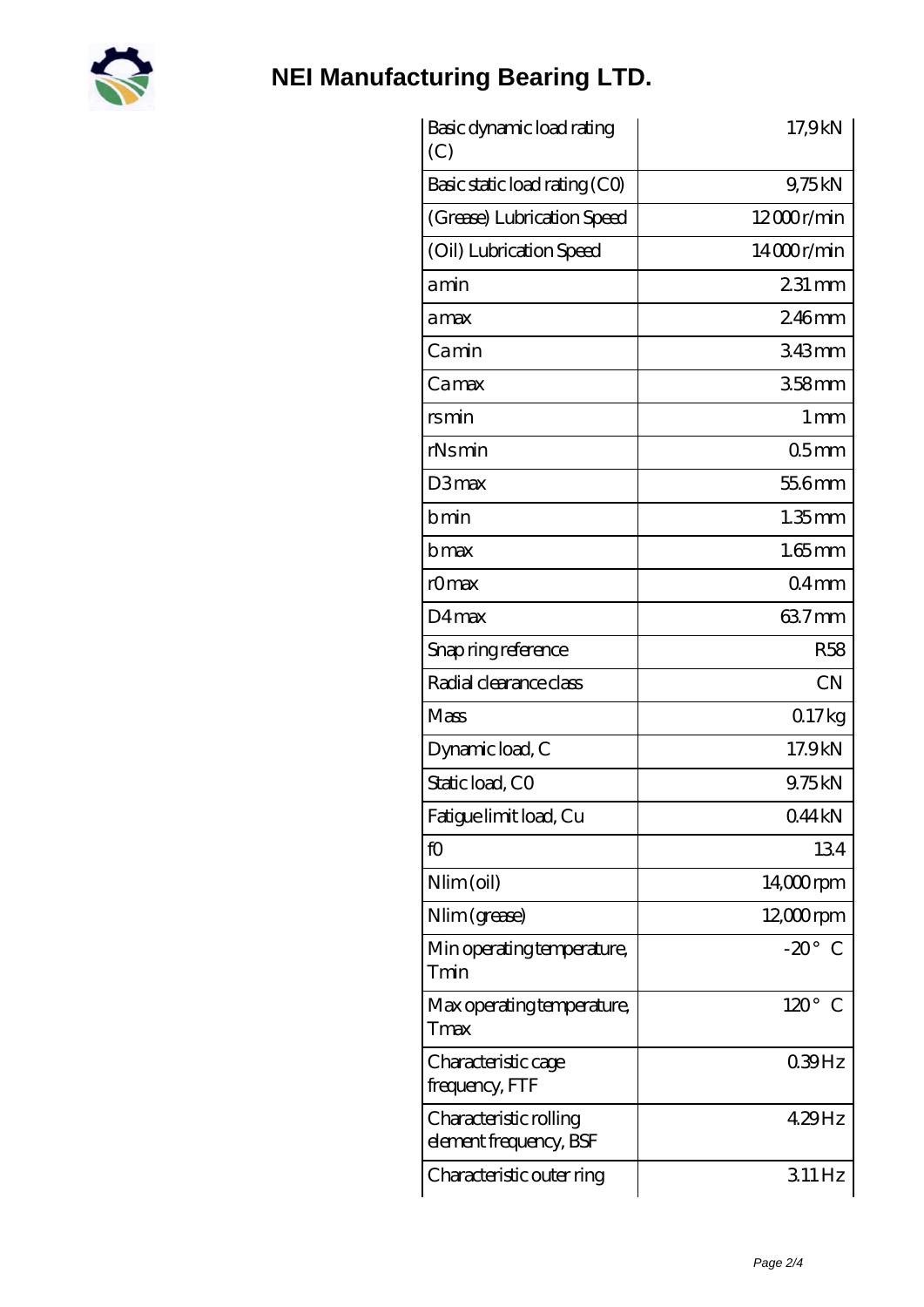

**[NEI Manufacturing Bearing LTD.](https://mtogr.com)**

| frequency, BPFO                              |                                                                                                                                                                                 |
|----------------------------------------------|---------------------------------------------------------------------------------------------------------------------------------------------------------------------------------|
| Characteristic inner ring<br>frequency, BPFI | 489Hz                                                                                                                                                                           |
| damin                                        | 33mm                                                                                                                                                                            |
| Damax                                        | 53mm                                                                                                                                                                            |
| ra max                                       | $1 \,\mathrm{mm}$                                                                                                                                                               |
| rNamax                                       | 05 <sub>mm</sub>                                                                                                                                                                |
| Dbmin                                        | 64.5mm                                                                                                                                                                          |
| Category                                     | Single Row Ball Bearings                                                                                                                                                        |
| Inventory                                    | 0 <sup>0</sup>                                                                                                                                                                  |
| Manufacturer Name                            | <b>NTN</b>                                                                                                                                                                      |
| Minimum Buy Quantity                         | N/A                                                                                                                                                                             |
| Weight / Kilogram                            | Q17                                                                                                                                                                             |
| Product Group                                | <b>BOO308</b>                                                                                                                                                                   |
| Enclosure                                    | Open                                                                                                                                                                            |
| Precision Class                              | ABEC 1   ISO PO                                                                                                                                                                 |
| Maximum Capacity / Filling<br>Slot           | No                                                                                                                                                                              |
| Rolling Element                              | <b>Ball Bearing</b>                                                                                                                                                             |
| Snap Ring                                    | Yes                                                                                                                                                                             |
| <b>Internal Special Features</b>             | No                                                                                                                                                                              |
| Cage Material                                | Steel                                                                                                                                                                           |
| <b>Internal Clearance</b>                    | CO-Medium                                                                                                                                                                       |
| Inch - Metric                                | Metric                                                                                                                                                                          |
| Long Description                             | 28MM Bore; 58MM<br>Outside Diameter; 16MM<br>Outer Race Diameter;<br>Open; Ball Bearing; ABEC 1<br>  ISO PO, No Filling Slot;<br>Yes Snap Ring, No Internal<br>Special Features |
| Category                                     | Single Row Ball Bearing                                                                                                                                                         |
| <b>UNSPSC</b>                                | 31171504                                                                                                                                                                        |
| Harmonized Tariff Code                       | 8482105068                                                                                                                                                                      |
| Noun                                         | Bearing                                                                                                                                                                         |